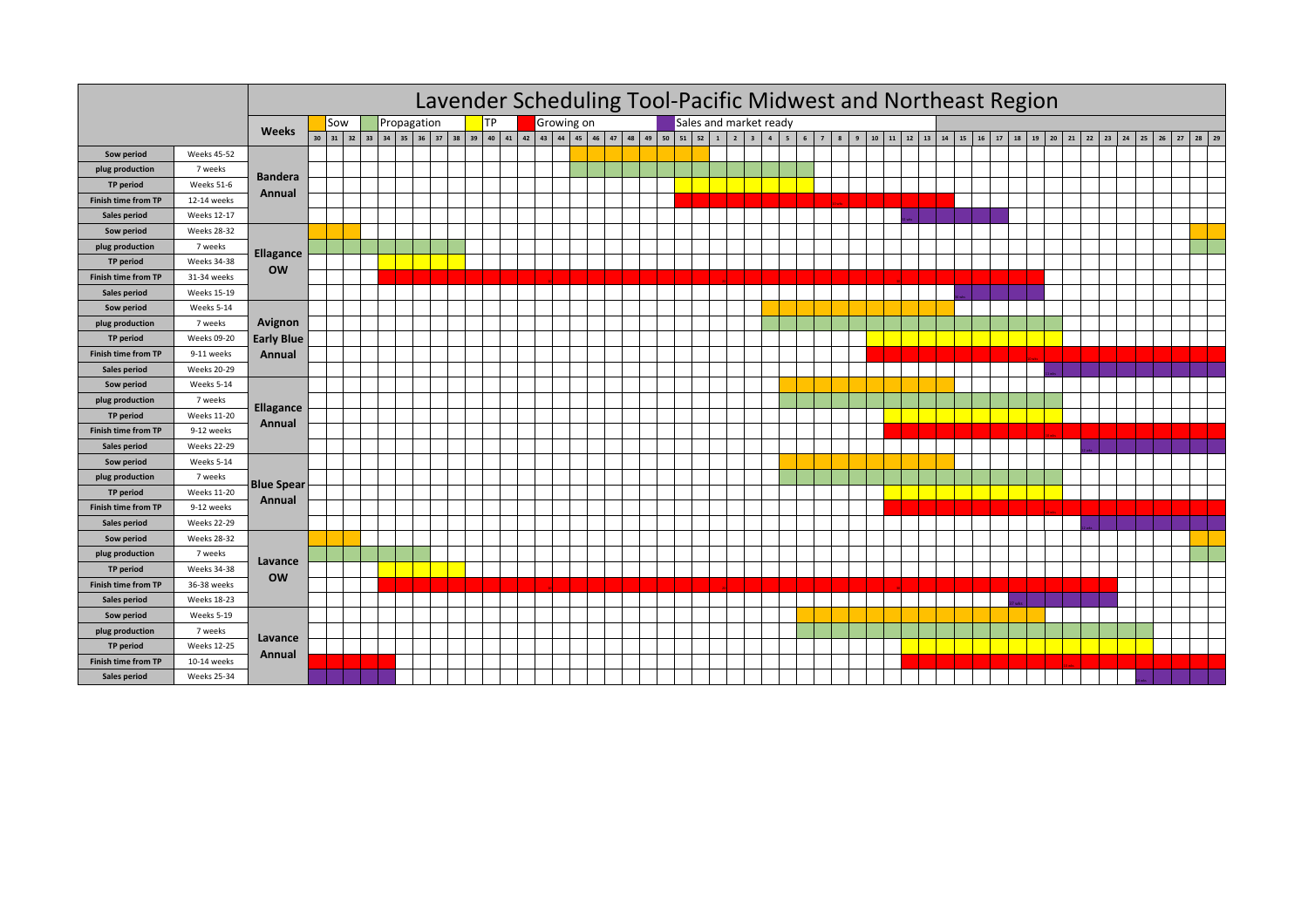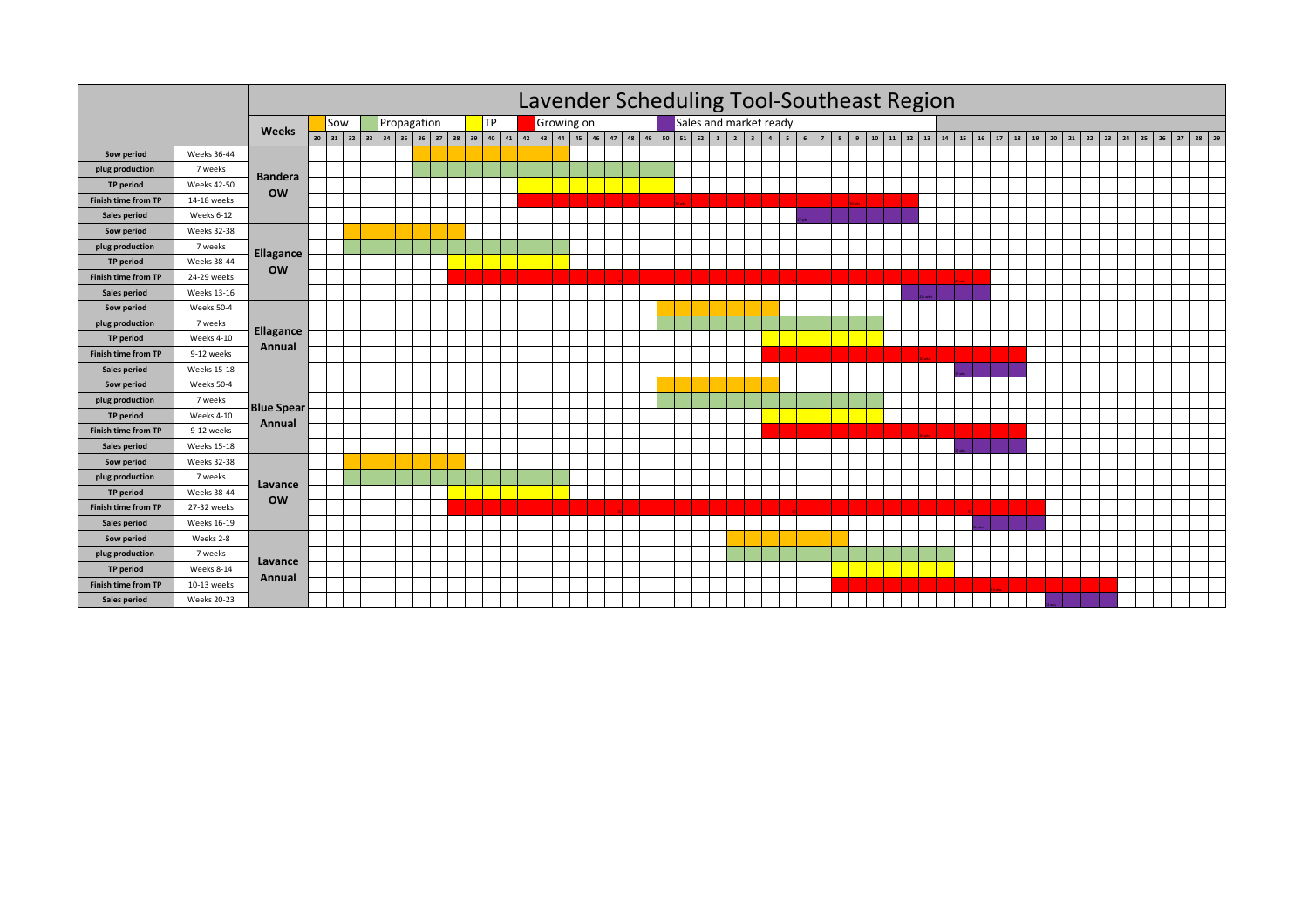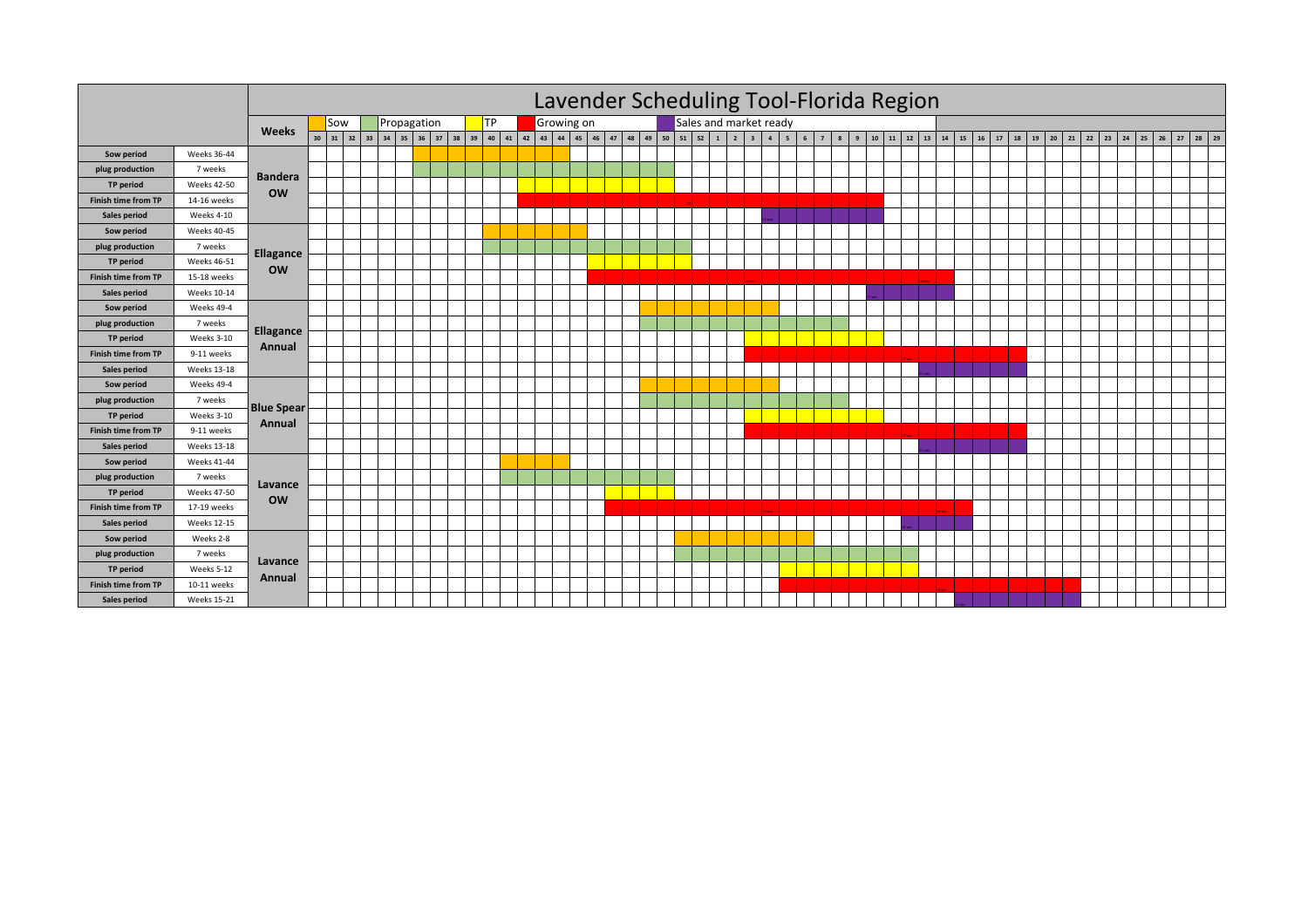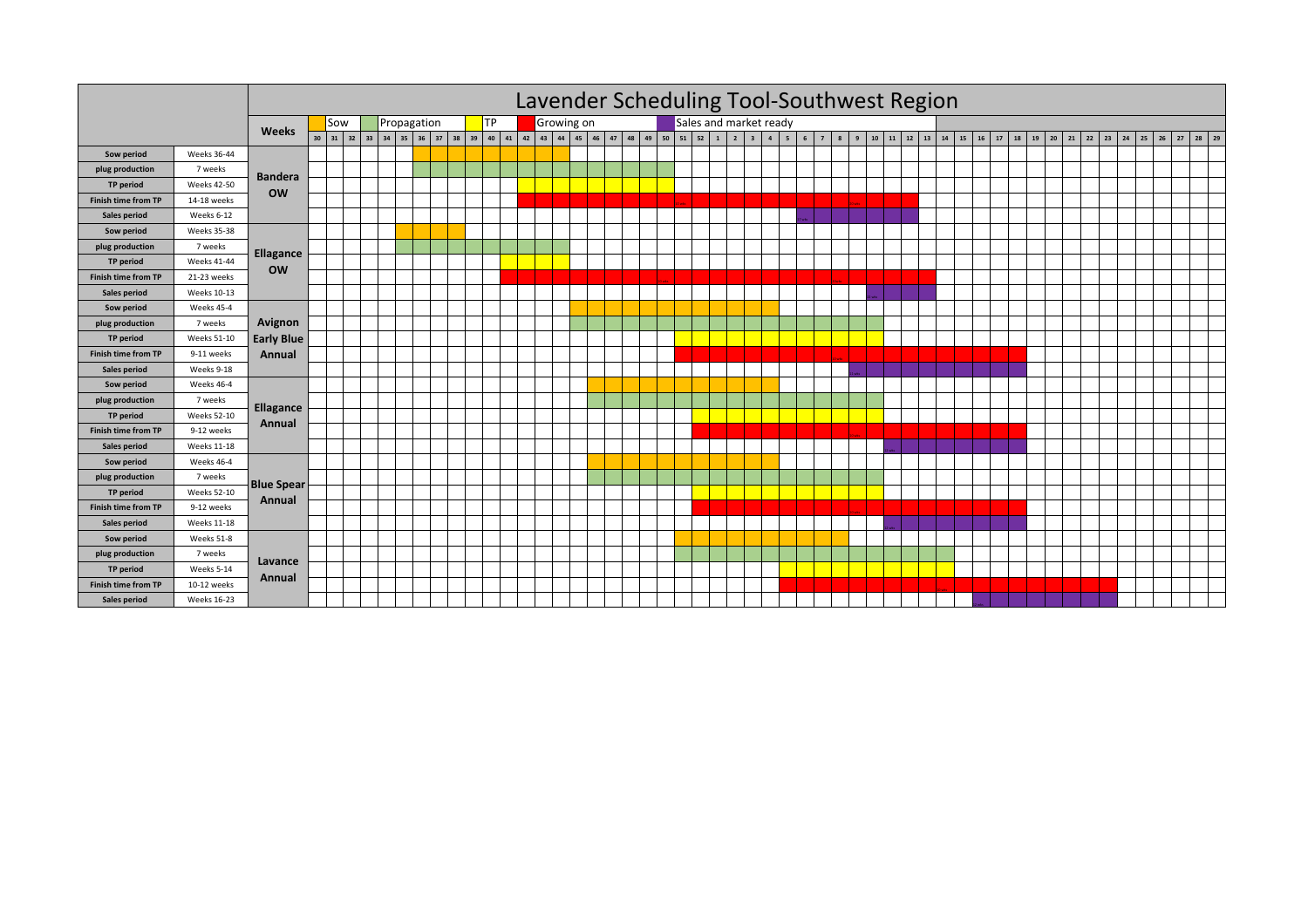|                            |                    |                   | Lavender Scheduling Tool-Southern California Region<br>Sales and market ready |     |  |                                                                            |  |  |           |  |  |            |  |  |  |  |  |   |                                |                     |   |            |  |  |                                                      |  |    |  |                      |  |                              |  |  |               |  |
|----------------------------|--------------------|-------------------|-------------------------------------------------------------------------------|-----|--|----------------------------------------------------------------------------|--|--|-----------|--|--|------------|--|--|--|--|--|---|--------------------------------|---------------------|---|------------|--|--|------------------------------------------------------|--|----|--|----------------------|--|------------------------------|--|--|---------------|--|
|                            |                    | <b>Weeks</b>      |                                                                               | Sow |  | Propagation                                                                |  |  | <b>TP</b> |  |  | Growing on |  |  |  |  |  |   |                                |                     |   |            |  |  |                                                      |  |    |  |                      |  |                              |  |  |               |  |
|                            |                    |                   |                                                                               |     |  | 30 31 32 33 34 35 36 37 38 39 40 41 42 43 44 45 46 47 48 49 50 51 52 1 2 3 |  |  |           |  |  |            |  |  |  |  |  | 4 | $5^{\circ}$<br>$6\overline{6}$ | $\overline{7}$<br>8 | 9 | ${\bf 10}$ |  |  | $11 \mid 12 \mid 13 \mid 14 \mid 15 \mid 16 \mid 17$ |  | 18 |  | $19 \mid 20 \mid 21$ |  | $22 \mid 23 \mid 24 \mid 25$ |  |  | $26$ 27 28 29 |  |
| Sow period                 | <b>Weeks 37-42</b> |                   |                                                                               |     |  |                                                                            |  |  |           |  |  |            |  |  |  |  |  |   |                                |                     |   |            |  |  |                                                      |  |    |  |                      |  |                              |  |  |               |  |
| <b>Plug production</b>     | 6-7 weeks          | <b>Bandera</b>    |                                                                               |     |  |                                                                            |  |  |           |  |  |            |  |  |  |  |  |   |                                |                     |   |            |  |  |                                                      |  |    |  |                      |  |                              |  |  |               |  |
| TP period                  | <b>Weeks 40-48</b> | <b>OW</b>         |                                                                               |     |  |                                                                            |  |  |           |  |  |            |  |  |  |  |  |   |                                |                     |   |            |  |  |                                                      |  |    |  |                      |  |                              |  |  |               |  |
| <b>Finish time from TP</b> | 14-16 weeks        |                   |                                                                               |     |  |                                                                            |  |  |           |  |  |            |  |  |  |  |  |   |                                |                     |   |            |  |  |                                                      |  |    |  |                      |  |                              |  |  |               |  |
| Sales period               | Weeks 6-13         |                   |                                                                               |     |  |                                                                            |  |  |           |  |  |            |  |  |  |  |  |   |                                |                     |   |            |  |  |                                                      |  |    |  |                      |  |                              |  |  |               |  |
| Sow period                 | <b>Weeks 34-40</b> |                   |                                                                               |     |  |                                                                            |  |  |           |  |  |            |  |  |  |  |  |   |                                |                     |   |            |  |  |                                                      |  |    |  |                      |  |                              |  |  |               |  |
| <b>Plug production</b>     | 7 weeks            | <b>Ellagance</b>  |                                                                               |     |  |                                                                            |  |  |           |  |  |            |  |  |  |  |  |   |                                |                     |   |            |  |  |                                                      |  |    |  |                      |  |                              |  |  |               |  |
| TP period                  | <b>Weeks 40-48</b> | <b>OW</b>         |                                                                               |     |  |                                                                            |  |  |           |  |  |            |  |  |  |  |  |   |                                |                     |   |            |  |  |                                                      |  |    |  |                      |  |                              |  |  |               |  |
| <b>Finish time from TP</b> | 22-24 weeks        |                   |                                                                               |     |  |                                                                            |  |  |           |  |  |            |  |  |  |  |  |   |                                |                     |   |            |  |  |                                                      |  |    |  |                      |  |                              |  |  |               |  |
| Sales period               | <b>Weeks 12-16</b> |                   |                                                                               |     |  |                                                                            |  |  |           |  |  |            |  |  |  |  |  |   |                                |                     |   |            |  |  |                                                      |  |    |  |                      |  |                              |  |  |               |  |
| Sow period                 | Weeks 49-6         |                   |                                                                               |     |  |                                                                            |  |  |           |  |  |            |  |  |  |  |  |   |                                |                     |   |            |  |  |                                                      |  |    |  |                      |  |                              |  |  |               |  |
| <b>Plug production</b>     | 7 weeks            | Avignon           |                                                                               |     |  |                                                                            |  |  |           |  |  |            |  |  |  |  |  |   |                                |                     |   |            |  |  |                                                      |  |    |  |                      |  |                              |  |  |               |  |
| TP period                  | Weeks 4-14         | <b>Early Blue</b> |                                                                               |     |  |                                                                            |  |  |           |  |  |            |  |  |  |  |  |   |                                |                     |   |            |  |  |                                                      |  |    |  |                      |  |                              |  |  |               |  |
| <b>Finish time from TP</b> | 9-11 weeks         | Annual            |                                                                               |     |  |                                                                            |  |  |           |  |  |            |  |  |  |  |  |   |                                |                     |   |            |  |  |                                                      |  |    |  |                      |  |                              |  |  |               |  |
| Sales period               | <b>Weeks 13-22</b> |                   |                                                                               |     |  |                                                                            |  |  |           |  |  |            |  |  |  |  |  |   |                                |                     |   |            |  |  |                                                      |  |    |  |                      |  |                              |  |  |               |  |
| Sow period                 | Weeks 50-6         |                   |                                                                               |     |  |                                                                            |  |  |           |  |  |            |  |  |  |  |  |   |                                |                     |   |            |  |  |                                                      |  |    |  |                      |  |                              |  |  |               |  |
| <b>Plug production</b>     | 7 weeks            |                   |                                                                               |     |  |                                                                            |  |  |           |  |  |            |  |  |  |  |  |   |                                |                     |   |            |  |  |                                                      |  |    |  |                      |  |                              |  |  |               |  |
| TP period                  | Weeks 4-14         | <b>Ellagance</b>  |                                                                               |     |  |                                                                            |  |  |           |  |  |            |  |  |  |  |  |   |                                |                     |   |            |  |  |                                                      |  |    |  |                      |  |                              |  |  |               |  |
| <b>Finish time from TP</b> | 9-12 weeks         | Annual            |                                                                               |     |  |                                                                            |  |  |           |  |  |            |  |  |  |  |  |   |                                |                     |   |            |  |  |                                                      |  |    |  |                      |  |                              |  |  |               |  |
| Sales period               | <b>Weeks 15-22</b> |                   |                                                                               |     |  |                                                                            |  |  |           |  |  |            |  |  |  |  |  |   |                                |                     |   |            |  |  |                                                      |  |    |  |                      |  |                              |  |  |               |  |
| Sow period                 | Weeks 50-6         | <b>Blue Spear</b> |                                                                               |     |  |                                                                            |  |  |           |  |  |            |  |  |  |  |  |   |                                |                     |   |            |  |  |                                                      |  |    |  |                      |  |                              |  |  |               |  |
| <b>Plug production</b>     | 7 weeks            |                   |                                                                               |     |  |                                                                            |  |  |           |  |  |            |  |  |  |  |  |   |                                |                     |   |            |  |  |                                                      |  |    |  |                      |  |                              |  |  |               |  |
| TP period                  | Weeks 4-14         |                   |                                                                               |     |  |                                                                            |  |  |           |  |  |            |  |  |  |  |  |   |                                |                     |   |            |  |  |                                                      |  |    |  |                      |  |                              |  |  |               |  |
| <b>Finish time from TP</b> | 9-12 weeks         | Annual            |                                                                               |     |  |                                                                            |  |  |           |  |  |            |  |  |  |  |  |   |                                |                     |   |            |  |  |                                                      |  |    |  |                      |  |                              |  |  |               |  |
| Sales period               | <b>Weeks 15-22</b> |                   |                                                                               |     |  |                                                                            |  |  |           |  |  |            |  |  |  |  |  |   |                                |                     |   |            |  |  |                                                      |  |    |  |                      |  |                              |  |  |               |  |
| Sow period                 | <b>Weeks 32-38</b> |                   |                                                                               |     |  |                                                                            |  |  |           |  |  |            |  |  |  |  |  |   |                                |                     |   |            |  |  |                                                      |  |    |  |                      |  |                              |  |  |               |  |
| <b>Plug production</b>     | 7 weeks            |                   |                                                                               |     |  |                                                                            |  |  |           |  |  |            |  |  |  |  |  |   |                                |                     |   |            |  |  |                                                      |  |    |  |                      |  |                              |  |  |               |  |
| TP period                  | <b>Weeks 38-44</b> | Lavance           |                                                                               |     |  |                                                                            |  |  |           |  |  |            |  |  |  |  |  |   |                                |                     |   |            |  |  |                                                      |  |    |  |                      |  |                              |  |  |               |  |
| <b>Finish time from TP</b> | 27-32 weeks        | <b>OW</b>         |                                                                               |     |  |                                                                            |  |  |           |  |  |            |  |  |  |  |  |   |                                |                     |   |            |  |  |                                                      |  |    |  |                      |  |                              |  |  |               |  |
| Sales period               | Weeks 16-19        |                   |                                                                               |     |  |                                                                            |  |  |           |  |  |            |  |  |  |  |  |   |                                |                     |   |            |  |  |                                                      |  |    |  |                      |  |                              |  |  |               |  |
| Sow period                 | Weeks 2-8          |                   |                                                                               |     |  |                                                                            |  |  |           |  |  |            |  |  |  |  |  |   |                                |                     |   |            |  |  |                                                      |  |    |  |                      |  |                              |  |  |               |  |
| <b>Plug production</b>     | 7 weeks            |                   |                                                                               |     |  |                                                                            |  |  |           |  |  |            |  |  |  |  |  |   |                                |                     |   |            |  |  |                                                      |  |    |  |                      |  |                              |  |  |               |  |
| <b>TP</b> period           | <b>Weeks 14-27</b> | Lavance           |                                                                               |     |  |                                                                            |  |  |           |  |  |            |  |  |  |  |  |   |                                |                     |   |            |  |  |                                                      |  |    |  |                      |  |                              |  |  |               |  |
| <b>Finish time from TP</b> | 10-12 weeks        | Annual            |                                                                               |     |  |                                                                            |  |  |           |  |  |            |  |  |  |  |  |   |                                |                     |   |            |  |  |                                                      |  |    |  |                      |  |                              |  |  |               |  |
| Sales period               | <b>Weeks 23-38</b> |                   |                                                                               |     |  |                                                                            |  |  |           |  |  |            |  |  |  |  |  |   |                                |                     |   |            |  |  |                                                      |  |    |  |                      |  |                              |  |  |               |  |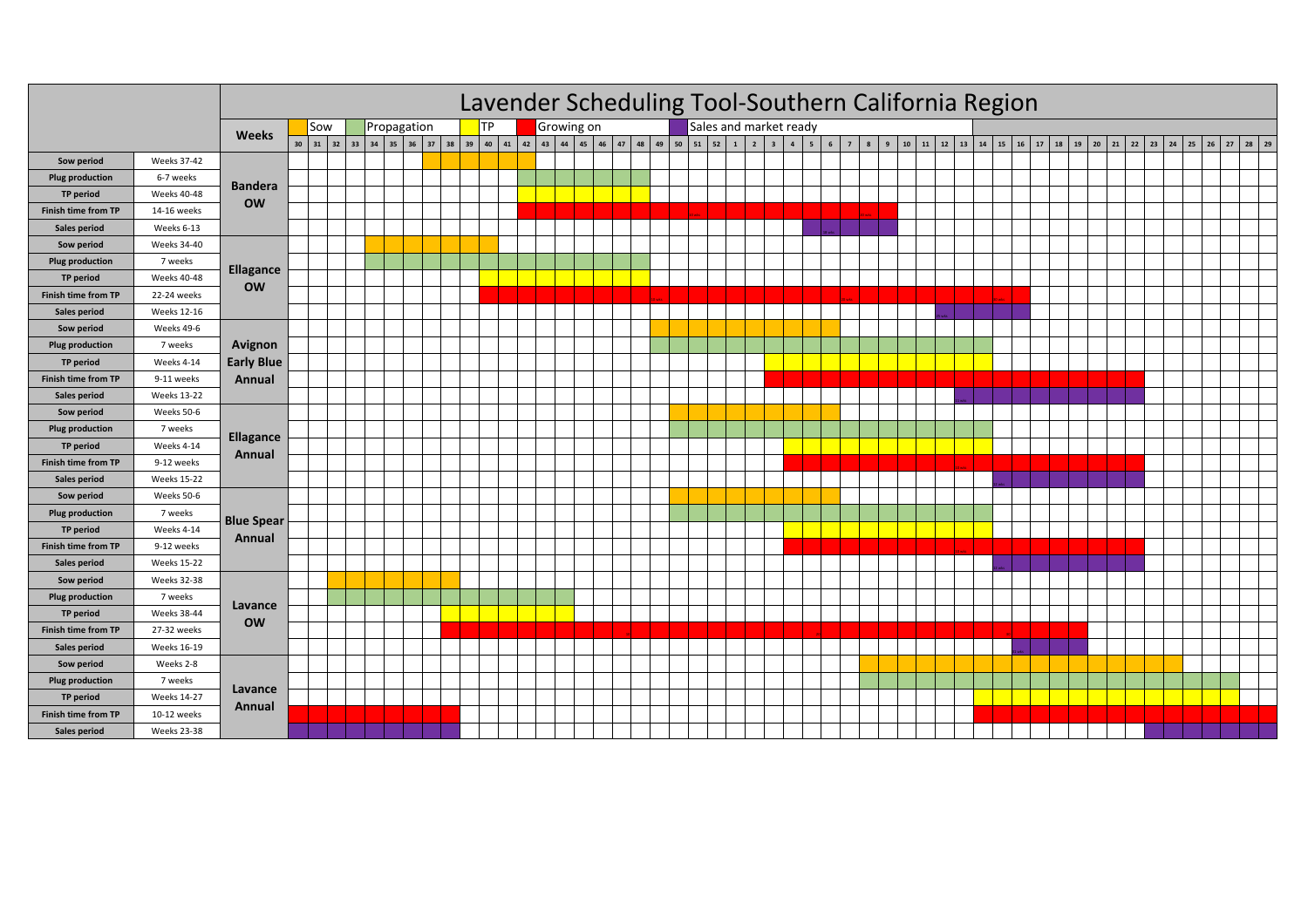|                            |                    | Lavender Scheduling Tool-Northern California Region                     |    |                                                                                                                                                    |  |  |  |  |  |  |  |  |  |  |  |  |  |  |  |  |  |
|----------------------------|--------------------|-------------------------------------------------------------------------|----|----------------------------------------------------------------------------------------------------------------------------------------------------|--|--|--|--|--|--|--|--|--|--|--|--|--|--|--|--|--|
|                            |                    | <b>TP</b><br>Sales and market ready<br>Growing on<br>Propagation<br>Sow |    |                                                                                                                                                    |  |  |  |  |  |  |  |  |  |  |  |  |  |  |  |  |  |
|                            |                    | <b>Weeks</b>                                                            | 30 | 31 32 33 34 35 36 37 38 39 40 41 42 43 44 45 46 47 48 49 50 51 52 1 2 3 4 5 6 7 8 9 10 11 12 13 14 15 16 17 38 39 20 21 22 23 24 25 26 27 28 29 29 |  |  |  |  |  |  |  |  |  |  |  |  |  |  |  |  |  |
| Sow period                 | Weeks 38-41        |                                                                         |    |                                                                                                                                                    |  |  |  |  |  |  |  |  |  |  |  |  |  |  |  |  |  |
| <b>Plug production</b>     | 6-7 weeks          |                                                                         |    |                                                                                                                                                    |  |  |  |  |  |  |  |  |  |  |  |  |  |  |  |  |  |
| TP period                  | <b>Weeks 43-47</b> | <b>Bandera</b>                                                          |    |                                                                                                                                                    |  |  |  |  |  |  |  |  |  |  |  |  |  |  |  |  |  |
| <b>Finish time from TP</b> | 17-19 weeks        | <b>OW</b>                                                               |    |                                                                                                                                                    |  |  |  |  |  |  |  |  |  |  |  |  |  |  |  |  |  |
| Sales period               | Weeks 7-13         |                                                                         |    |                                                                                                                                                    |  |  |  |  |  |  |  |  |  |  |  |  |  |  |  |  |  |
| Sow period                 | Weeks 47-3         |                                                                         |    |                                                                                                                                                    |  |  |  |  |  |  |  |  |  |  |  |  |  |  |  |  |  |
| <b>Plug production</b>     | 7 weeks            |                                                                         |    |                                                                                                                                                    |  |  |  |  |  |  |  |  |  |  |  |  |  |  |  |  |  |
| <b>TP period</b>           | Weeks 1-9          | <b>Bandera</b>                                                          |    |                                                                                                                                                    |  |  |  |  |  |  |  |  |  |  |  |  |  |  |  |  |  |
| Finish time from TP        | 12-14 Weeks        | Annual                                                                  |    |                                                                                                                                                    |  |  |  |  |  |  |  |  |  |  |  |  |  |  |  |  |  |
| Sales period               | <b>Weeks 13-16</b> |                                                                         |    |                                                                                                                                                    |  |  |  |  |  |  |  |  |  |  |  |  |  |  |  |  |  |
| <b>Plug production</b>     | 7 weeks            |                                                                         |    |                                                                                                                                                    |  |  |  |  |  |  |  |  |  |  |  |  |  |  |  |  |  |
| TP period                  | Weeks 52-8         | <b>Bandera</b>                                                          |    |                                                                                                                                                    |  |  |  |  |  |  |  |  |  |  |  |  |  |  |  |  |  |
| Finish time from TP        | 12-14 weeks        | Annual                                                                  |    |                                                                                                                                                    |  |  |  |  |  |  |  |  |  |  |  |  |  |  |  |  |  |
| Sales period               | <b>Weeks 13-19</b> |                                                                         |    |                                                                                                                                                    |  |  |  |  |  |  |  |  |  |  |  |  |  |  |  |  |  |
| Sow period                 | Weeks 31-40        |                                                                         |    |                                                                                                                                                    |  |  |  |  |  |  |  |  |  |  |  |  |  |  |  |  |  |
| <b>Plug production</b>     | 7 weeks            |                                                                         |    |                                                                                                                                                    |  |  |  |  |  |  |  |  |  |  |  |  |  |  |  |  |  |
| TP period                  | <b>Weeks 38-46</b> | Ellagance                                                               |    |                                                                                                                                                    |  |  |  |  |  |  |  |  |  |  |  |  |  |  |  |  |  |
| Finish time from TP        | 22-28 weeks        | <b>OW</b>                                                               |    |                                                                                                                                                    |  |  |  |  |  |  |  |  |  |  |  |  |  |  |  |  |  |
| Sales period               | <b>Weeks 12-16</b> |                                                                         |    |                                                                                                                                                    |  |  |  |  |  |  |  |  |  |  |  |  |  |  |  |  |  |
| Sow period                 | Weeks 48-6         |                                                                         |    |                                                                                                                                                    |  |  |  |  |  |  |  |  |  |  |  |  |  |  |  |  |  |
| <b>Plug production</b>     | 7 weeks            | Avignon                                                                 |    |                                                                                                                                                    |  |  |  |  |  |  |  |  |  |  |  |  |  |  |  |  |  |
| TP period                  | Weeks 2-14         | <b>Early Blue</b>                                                       |    |                                                                                                                                                    |  |  |  |  |  |  |  |  |  |  |  |  |  |  |  |  |  |
| Finish time from TP        | 9-12 weeks         | Annual                                                                  |    |                                                                                                                                                    |  |  |  |  |  |  |  |  |  |  |  |  |  |  |  |  |  |
| Sales period               | <b>Weeks 13-22</b> |                                                                         |    |                                                                                                                                                    |  |  |  |  |  |  |  |  |  |  |  |  |  |  |  |  |  |
| Sow period                 | Weeks 49-6         |                                                                         |    |                                                                                                                                                    |  |  |  |  |  |  |  |  |  |  |  |  |  |  |  |  |  |
| <b>Plug production</b>     | 7 weeks            |                                                                         |    |                                                                                                                                                    |  |  |  |  |  |  |  |  |  |  |  |  |  |  |  |  |  |
| TP period                  | Weeks 3-14         | <b>Ellagance</b>                                                        |    |                                                                                                                                                    |  |  |  |  |  |  |  |  |  |  |  |  |  |  |  |  |  |
| Finish time from TP        | 9-12 weeks         | Annual                                                                  |    |                                                                                                                                                    |  |  |  |  |  |  |  |  |  |  |  |  |  |  |  |  |  |
| Sales period               | <b>Weeks 15-22</b> |                                                                         |    |                                                                                                                                                    |  |  |  |  |  |  |  |  |  |  |  |  |  |  |  |  |  |
| Sow period                 | Weeks 49-6         |                                                                         |    |                                                                                                                                                    |  |  |  |  |  |  |  |  |  |  |  |  |  |  |  |  |  |
| <b>Plug production</b>     | 7 weeks            |                                                                         |    |                                                                                                                                                    |  |  |  |  |  |  |  |  |  |  |  |  |  |  |  |  |  |
| <b>TP</b> period           | Weeks 3-14         | <b>Blue Spear</b>                                                       |    |                                                                                                                                                    |  |  |  |  |  |  |  |  |  |  |  |  |  |  |  |  |  |
| Finish time from TP        | 9-12 weeks         | Annual                                                                  |    |                                                                                                                                                    |  |  |  |  |  |  |  |  |  |  |  |  |  |  |  |  |  |
| Sales period               | <b>Weeks 15-22</b> |                                                                         |    |                                                                                                                                                    |  |  |  |  |  |  |  |  |  |  |  |  |  |  |  |  |  |
| Sow period                 | <b>Weeks 32-38</b> |                                                                         |    |                                                                                                                                                    |  |  |  |  |  |  |  |  |  |  |  |  |  |  |  |  |  |
| <b>Plug production</b>     | 7 weeks            |                                                                         |    |                                                                                                                                                    |  |  |  |  |  |  |  |  |  |  |  |  |  |  |  |  |  |
| TP period                  | <b>Weeks 38-44</b> | Lavance                                                                 |    |                                                                                                                                                    |  |  |  |  |  |  |  |  |  |  |  |  |  |  |  |  |  |
| <b>Finish time from TP</b> | 27-32 weeks        | <b>OW</b>                                                               |    |                                                                                                                                                    |  |  |  |  |  |  |  |  |  |  |  |  |  |  |  |  |  |
| Sales period               | Weeks 16-19        |                                                                         |    |                                                                                                                                                    |  |  |  |  |  |  |  |  |  |  |  |  |  |  |  |  |  |
| Sow period                 | Weeks 2-8          |                                                                         |    |                                                                                                                                                    |  |  |  |  |  |  |  |  |  |  |  |  |  |  |  |  |  |
| <b>Plug production</b>     | 7 weeks            |                                                                         |    |                                                                                                                                                    |  |  |  |  |  |  |  |  |  |  |  |  |  |  |  |  |  |
| TP period                  | <b>Weeks 14-27</b> | Lavance                                                                 |    |                                                                                                                                                    |  |  |  |  |  |  |  |  |  |  |  |  |  |  |  |  |  |
| Finish time from TP        | 10-12 weeks        | Annual                                                                  |    |                                                                                                                                                    |  |  |  |  |  |  |  |  |  |  |  |  |  |  |  |  |  |
| Sales period               | <b>Weeks 23-38</b> |                                                                         |    |                                                                                                                                                    |  |  |  |  |  |  |  |  |  |  |  |  |  |  |  |  |  |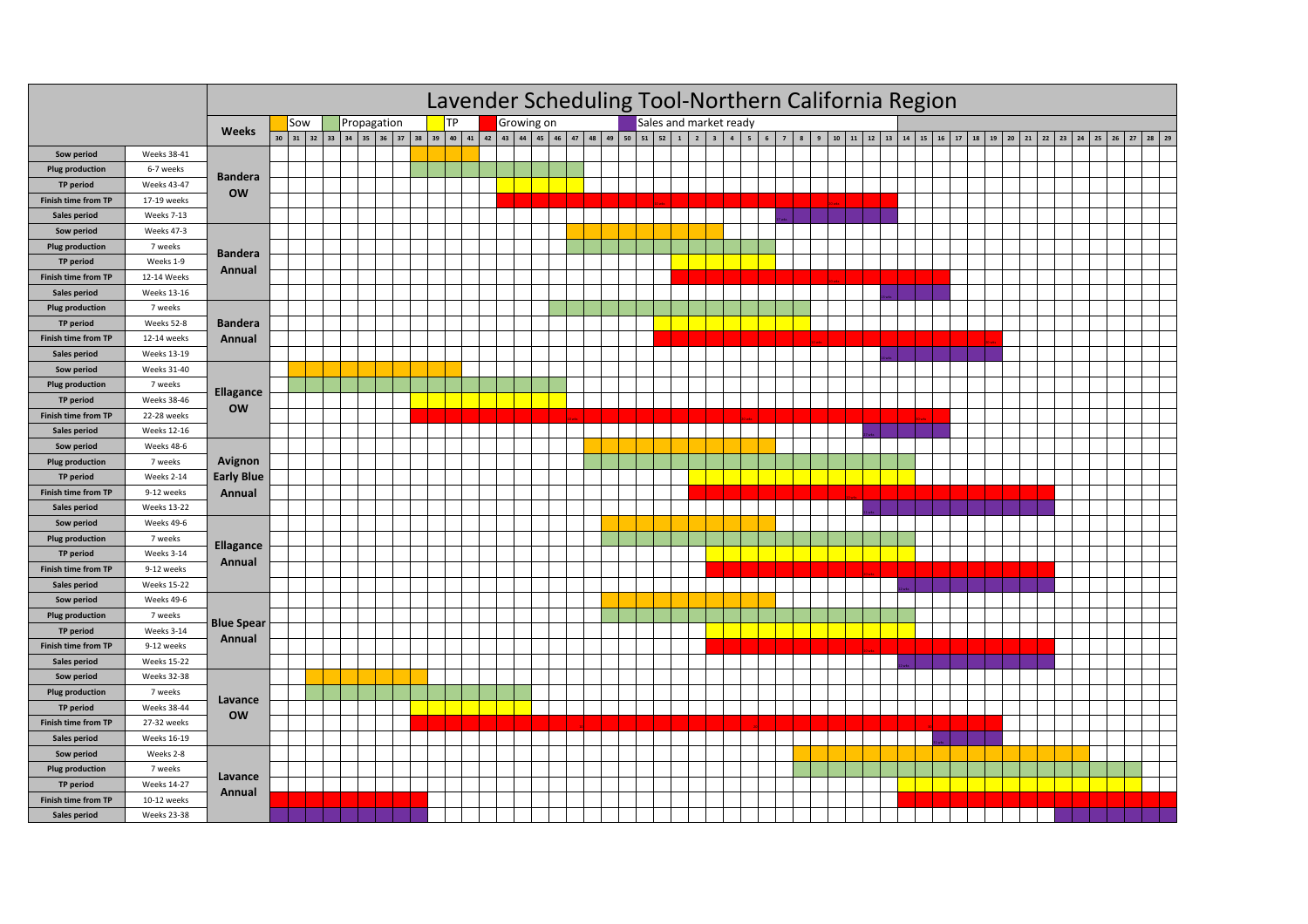